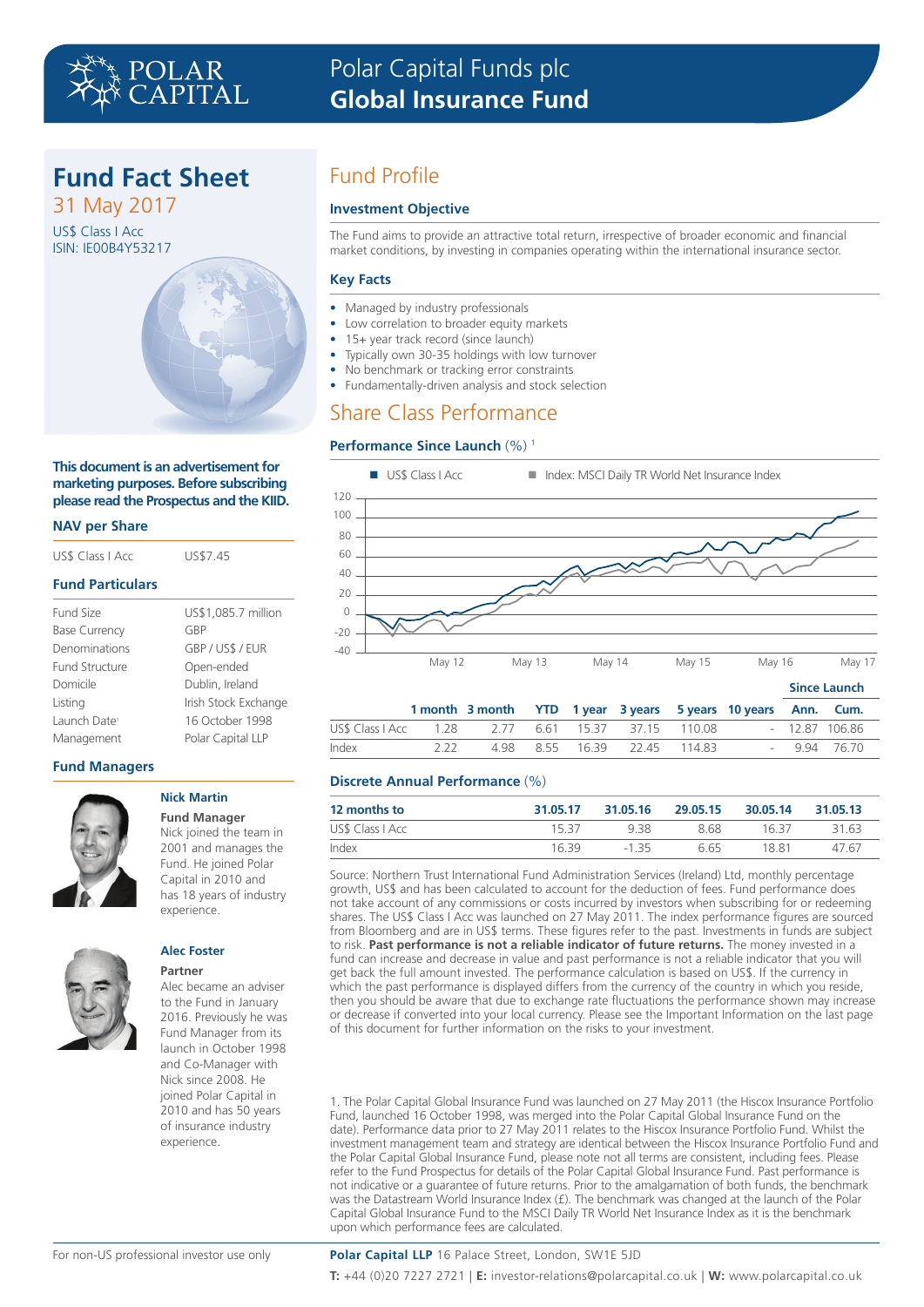# Polar Capital Funds plc - **Global Insurance Fund**

# Portfolio Exposure

As at 31 May 2017

# **Sector Exposure** (%)

| Commercial           | 36.6 |
|----------------------|------|
| Reinsurance          | 18.4 |
| Retail               | 17.0 |
| Insurance Brokers    | 14.4 |
| Life and Health      | 5.9  |
| Multi-line Insurance | 79   |
| Lloyd's              | 1.4  |
| Cash                 | 33   |

# **Geographic Exposure** (%)

| US      | 46.1 |
|---------|------|
| Bermuda | 28.2 |
| UK      | 10.7 |
| Canada  | 5.6  |
| Europe  | 4.7  |
| Asia    | 1.5  |
| Cash    | 3.3  |





| Top 10 Positions $(\%)$          |        |
|----------------------------------|--------|
| Chubb                            | 7.6    |
| Marsh & McLennan                 | 7.2    |
| Arch Capital                     | 7.0    |
| Markel                           | 4.9    |
| Validus Holdings                 | 4.2    |
| Alleghany                        | 41     |
| Berkshire Hathaway               | 41     |
| <b>Essent Group</b>              | 3.8    |
| Aon                              | 3.3    |
| Progressive Corp                 | 3.2    |
| <b>Total</b>                     | 49.4   |
| <b>Total Number of Positions</b> | 34     |
| <b>Active Share</b>              | 73.96% |
|                                  |        |

# **Market Capitalisation Exposure** (%)

| Large Cap (>US\$5 billion)                                 | 73.0 |
|------------------------------------------------------------|------|
| Mid Cap (US\$1 billion - US\$5 billion) 23.1               |      |
| Small Cap ( <us\$1 billion)<="" td=""><td>3.9</td></us\$1> | 3.9  |

# Share Class Information

# **Codes & Fees**

| <b>Share Class</b>            | Bloomberg         | <b>ISIN</b>         | <b>SEDOL</b>   | <b>OCF</b> |  |
|-------------------------------|-------------------|---------------------|----------------|------------|--|
| US\$ Class R Acc              | <b>PCFIRUA ID</b> | IE00B5164B09        | B5164B0        | 1.41%      |  |
| <b>US\$ Class R Dist</b>      | <b>PCFIRUD ID</b> | IE00B4X9OT28        | <b>B4X9OT2</b> | 1.41%      |  |
| <b>GBP Class R Acc.</b>       | <b>PCFIRGA ID</b> | IE00B4X2MP98        | B4X2MP9        | 1.41%      |  |
| <b>GBP Class R Dist</b>       | <b>PCFIRGD ID</b> | IE00B51X0H96        | B51X0H9        | 1.41%      |  |
| EUR Class R Acc               | <b>PCFIREA ID</b> | IE00B52VLZ70        | <b>B52VLZ7</b> | 1.41%      |  |
| <b>EUR Class R Dist</b>       | <b>PCFIRED ID</b> | <b>IE00B547TM68</b> | <b>B547TM6</b> | 1.41%      |  |
| US\$ Class   Acc              | <b>PCFIIUA ID</b> | IE00B4Y53217        | B4Y5321        | 0.91%      |  |
| US\$ Class   Dist             | <b>PCFIIUD ID</b> | IE00B503VV16        | B503VV1        | 0.91%      |  |
| <b>GBP Class I Acc</b>        | <b>PCFIIGA ID</b> | IE00B5339C57        | B5339C5        | 0.91%      |  |
| <b>GBP Class I Dist</b>       | <b>PCFIIGD ID</b> | IE00B530JS22        | B530JS2        | 0.91%      |  |
| <b>EUR Class I Acc.</b>       | PCFIIEA ID        | IE00B55MWC15        | B55MWC1        | 0.91%      |  |
| <b>EUR Class I Dist</b>       | PCFIIED ID        | IE00B4V4LB63        | B4V4LB6        | 0.91%      |  |
| US\$ Class I Acc Hedged       | <b>PCGIIHU ID</b> | IE00BD3BW042        | BD3BW04        | 0.91%      |  |
| <b>EUR Class I Acc Hedged</b> | <b>PCGIIHE ID</b> | IE00BD3BW158        | BD3BW15        | 0.91%      |  |
| GBP Class RA Dist*            | <b>SNGIHPI ID</b> | IE00B5NH4W20        | B5NH4W2        | 1.41%      |  |
| GBP Class RB Acc*             | SNGIHPA ID        | IE00B63V4760        | B63V476        | 1.41%      |  |
| GBP Class I Dist $(E)^*$      | <b>HISIPEI ID</b> | IE00B4XZ9Q84        | <b>B4XZ9Q8</b> | 0.91%      |  |
| GBP Class I Acc (F)*          | <b>HISIPFA ID</b> | IE00B61MW553        | B61MW55        | 0.91%      |  |
|                               |                   |                     |                |            |  |

**Minimum Investment: Class I Shares:** US\$1 million (or its foreign currency equivalent). **Class R Shares;** No minimum subscription. \*These share classes are closed to new investors. Performance Fee 10.00% of outperformance of MSCI Daily TR World Net Insurance Index. **Ongoing Charges Figure (OCF)** is correct as per the date of this factsheet.

## **Administrator Details**

| Northern Trust International Fund<br>Administration Services (Ireland) Ltd |                   |  |  |  |
|----------------------------------------------------------------------------|-------------------|--|--|--|
| <b>Telephone</b>                                                           | +353 1 434 5007   |  |  |  |
| Fax                                                                        | +353 1 542 2889   |  |  |  |
| <b>Dealing</b>                                                             | Daily             |  |  |  |
| Cut-off                                                                    | 17:00 Dublin time |  |  |  |

Note: Totals may not sum due to rounding. It should not be assumed that recommendations made in future will be profitable or will equal performance of the securities in this document. A list of all recommendations made within the immediately preceding 12 months is available upon request.

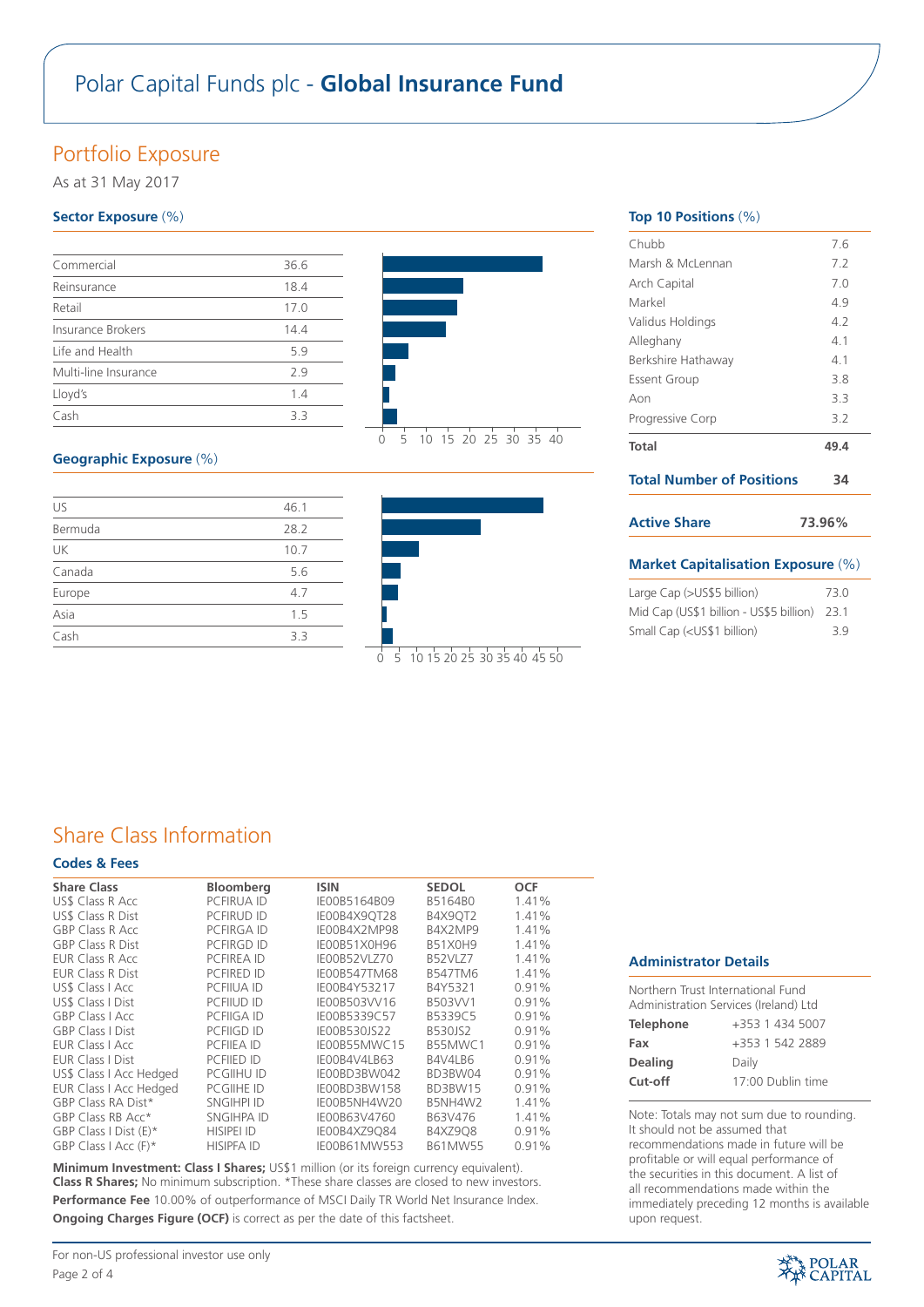# Polar Capital Funds plc - **Global Insurance Fund**

# Glossary of Terms

Please refer to the Prospectus for further information on these definitions. This is a guide to investment terms for Polar Capital Funds plc. Some of the terms listed will not be relevant for every sub-fund. This document is intended for use by individuals who are familiar with investment terminology. Please contact your financial adviser if you need an explanation of the terms used.

#### **Acc/Accumulation Class**

Any share which accumulates all the net investment income and net realised capital gains and does not declare dividends.

## **Active Positions**

Percentage weighting in the fund of a position above or outside of the benchmark as at the date indicated.

#### **Active Share**

Active Share is a measure of the percentage of stock holdings in a fund that differ from the benchmark index.

## **Alpha**

The excess return on an investment in the fund compared to the benchmark.

#### **Annual Fee**

A charge made each year to cover the expenses associated with running the fund. Although it is expressed in annual percentage figures it is usually split into 12 monthly amounts and taken from the fund monthly.

### **Ann/Annualised**

The amount the Fund has gained or lost over a rolling 12 month period as a percentage after fees. **AUM**

Assets under management.

**Base Currency** The currency in which the net asset value of each portfolio is calculated.

### **Beta**

A statistical estimate of the fund's volatility in comparison to its benchmark.

## **Beta Adjusted Net**

(Beta of long positions X long position weighting) - (beta of short positions X short position weighting)

# **Bloomberg**

A financial data and news company headquartered in New York. Traders, fund managers or analysts use Bloomberg terminals to extract data securities prices and other financial information.

#### **Bond**

A debt investment where an investor loans money to an entity which borrows the funds for a defined period of time at a variable or fixed interest rate. Owners of bonds are creditors of the issuer.

# **Bottom Up Stock Selection/**

**Portfolio Construction** An investing approach which focuses on the analysis of individual stocks rather than the broader market and economic environment.

### **Capital Structure**

A capital structure is a mix of a company's longterm debt, specific short-term debt, common equity and preferred equity. The capital structure is how a firm finances its overall operations and growth by using different sources of funds.

# **Cum/Cumulative**

The total amount the Fund has gained or lost in the period specified as a percentage after fees.

**Convertible (Bonds)** Convertible Bonds are securities that can be converted into ordinary shares of the underlying company, typically at the investors discretion. **Cut-Off**

# The specified end of the trading day to accurately define settlement periods with respect to buying and selling trades.

# **Dealing**

Arranging the sale and purchase of units or shares in the Fund.

#### **Delta**

**AN POLAR**<br>A CAPITAL

The ratio comparing the change in the price of the underlying asset to the corresponding change in the price of a derivative.

#### **Discrete Annual Performance**

Discrete performance is calculated between two fixed specific time and static dates.

# **Dist/Distributing Class**

Any share class which can declare and distribute dividends. **Domicile**

The geographical location where a fund is incorporated.

#### **Effective Method**

The practice of accounting for the discount at which a financial asset is bought as interest income over the relevant period.

**Equity/Security** The percentage of the fund that is currently invested in the equity market.

#### **Financial Derivatives Instruments**

A financial contract whose value is related to the underlying asset or financial index. Derivatives may be used by fund managers to manage risk in their portfolios, for greater flexibility to lower costs and to enhance returns.

#### **Fixed Income**

Any type of investment under which the borrower or issuer is obliged to make payments of a fixed amount on a fixed schedule.

**Geographic Exposure** The geographical location in which the holdings of the Fund are listed. Exposure represents the relative risk particular to the percentage of investment in that particular geographic location. **Hedged class**

A share class which is denominated in a currency other than the base currency of the portfolio. The investment manager employs techniques and instruments to protect against fluctuations between the class and the base currency of the portfolio.

#### **Hedged Mandatories/Hedged Mandatory Delta**

A package of long Mandatory Convertibles and short Equity so that the position has a low sensitivity to the underlying stock.

**High water mark** A high water mark is the highest peak in value that an investment fund or account has reached in the context of a specified period of time.

## **Historic Yield**

A measure of the dividend return of a fund. It is calculated by dividing the dividend per share for a particular period of time by the NAV per share at a particular date and multiplying by 100.

## **Index**

The benchmark the fund has used to track performance. Further details of this are contained in the important information section of this document.

### **ISIN**

International Securities Identification Number. A unique international code which identifies a securities issue. Each country has a national numbering agency which assigns ISIN numbers for securities in that country.

## **KIID** Key Investor Information Document. **Leverage** The extent to which the Fund's

investments exceed the Fund's assets. **LMV**

Long Market Value. The aggregate worth of a group of securities calculated using the prior trading day's closing prices of each security in the portfolio.

**Long** Buying stocks/shares and other securities with the aim of generating capital gains and income from positive performance of those assets.

**Mandatory Convertible** Bond or preferred share that on maturity must convert into a specified equity.

### **Market Capitalisation Exposure**

The percentage of the fund's assets that are invested in companies having market capitalisation of a particular size.

#### **Monthly Distribution**

Refers to income paid out to investors of a fund on a monthly basis.

**NAV per Share** Is an expression for net asset value that represents a fund's value per share. It is calculated by dividing the total net asset value of the fund or company by the number of shares outstanding.

#### **Ongoing Charges Figure (OCF)**

This is a figure representing all annual charges and other payments taken from the fund.

# **Open-Ended UCITS**

An open-ended fund is a fund which does not have restrictions on the amount of shares that the fund will issue. A UCITS is an undertaking for collective investment in transferable securities, within the UCITS regulations.

**Outperformance** Where an equity or financial instrument has performed better than the market return.

# **Overweight**

Where the fund has more of a particular security when compared to the security's weight in the underlying benchmark portfolio.

#### **Performance Attribution**

The difference between the portfolio return and the benchmark return. The Top Contributors to the Fund reflect the portfolio holdings which most contributed to positive performance in the Fund. The Top Detractors indicate which holdings in the portfolio influenced underperformance in the fund against the benchmark.

### **Performance Fee**

A fee charged on any returns that, subject to a High Water Mark, the fund achieves above its performance fee benchmark. Please refer to the prospectus for further information.

### **Portfolio**

A grouping of financial assets such as stocks, bonds and cash equivalents, managed by a financial professional.

#### **Sector Exposure**

The percentage of the fund's assets which are invested in a particular sector or industry. Exposure represents the relative risk particular to the percentage of investment in that particular sector.

## **SEDOL**

Stock Exchange Daily Official List. A SEDOL number is a unique code used in the UK and Ireland to identify securities.

**Share class** Share class is a designation applied to a share in a fund. Different share classes within the same fund will confer different rights on their owners.

### **Sharpe Ratio**

A measure of risk adjusted performance. The higher the ratio, the better risk adjusted performance has been.

**Tracking Error** Measures how closely the fund's performance follows the benchmark.

The worth of an asset company based on its current price. **Volatility of Returns**

**Underperformance**

**Underweight**

**Valuation**

**YTD**

#### **Short**

Borrowing shares to sell in the open market with the goal of buying these shares back at lower prices in the future, and at that time returning the shares to the lender.

Where an equity or financial instrument has<br>performed worse than the market return.

Volatility is a measure of how quickly the value of an investment rises and falls over time and is a term applied to single shares, markets and collective investments schemes.

For non-US professional investor use only

Page 3 of 4

Year-to-Date. Refers to the amount the Fund has gained or lost since the first day of the calendar year.

Where the fund has less of a particular security when compared to the security's weight in the underlying benchmark portfolio.